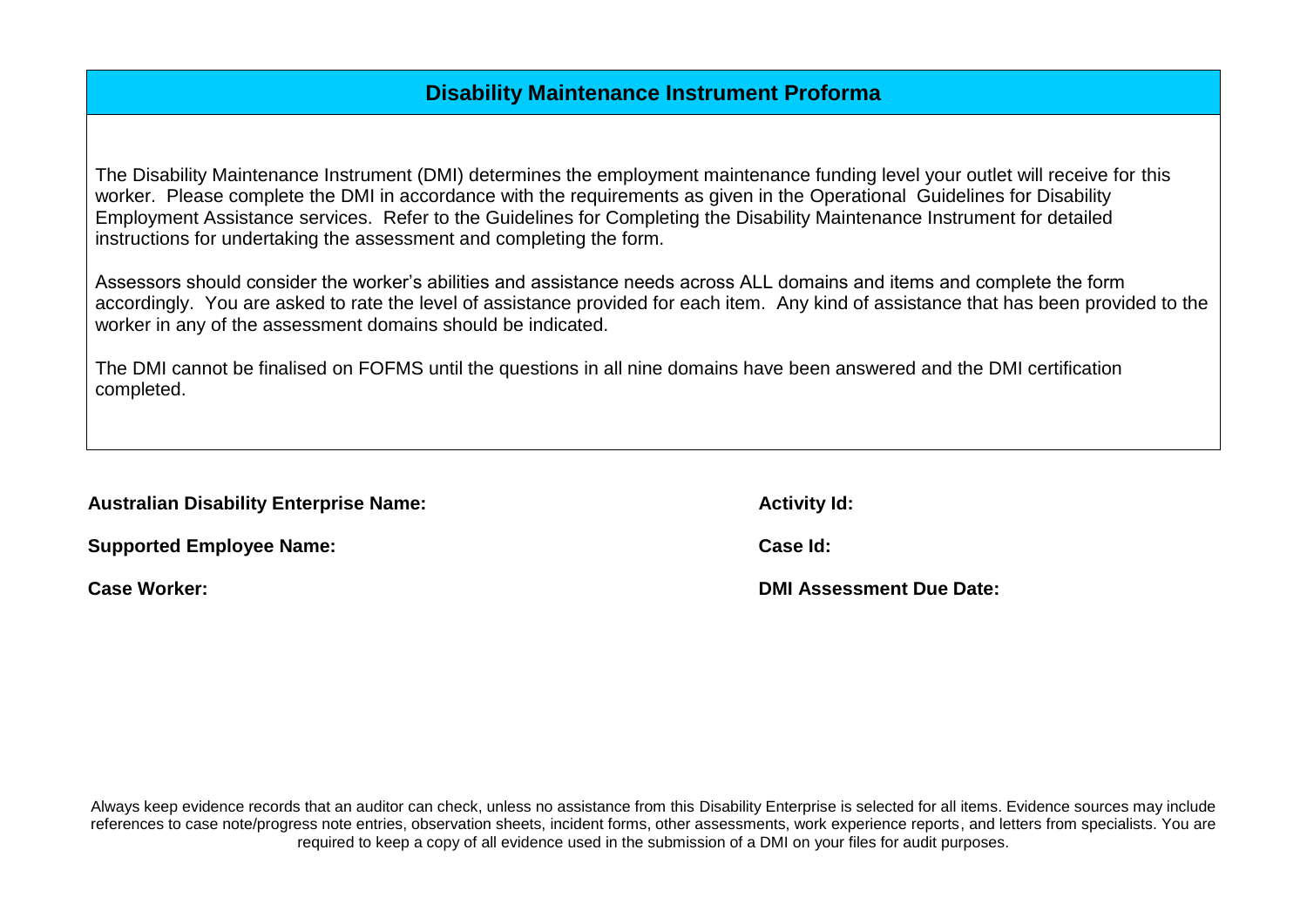| <b>DMI Certification</b><br>Please complete the following certification. |                |                                                                                                          |                      |  |
|--------------------------------------------------------------------------|----------------|----------------------------------------------------------------------------------------------------------|----------------------|--|
| <b>Domain</b>                                                            | #              | Question                                                                                                 | Answer               |  |
|                                                                          |                | The client is currently working and has been employed with your outlet for a minimum of 8 hours per week |                      |  |
| Certification                                                            | 0 A)           | for 13 weeks                                                                                             | <b>Please Select</b> |  |
| Certification                                                            | (0 B)          | An Employment Assistance Plan has been jointly developed and agreed between your outlet and job seeker   | <b>Please Select</b> |  |
| Certification                                                            | 0 <sub>C</sub> | The worker agrees that the work they have done meets the goals in their Employment Assistance Plan       | <b>Please Select</b> |  |
| Certification                                                            | (0, D)         | To the best of your knowledge, the details entered on this form are true and correct                     | <b>Please Select</b> |  |
| Certification                                                            | 0 E            | The worker's disability related support requirements have been reviewed                                  | Please Select        |  |
| Certification                                                            | 0 F            | What is the reason for this DMI Reassessment                                                             | <b>Please Select</b> |  |
| Certification                                                            | <b>TR</b>      | What is the reasonable one way travel time by car between the Organisation and the Client in hours?      | <b>Please Select</b> |  |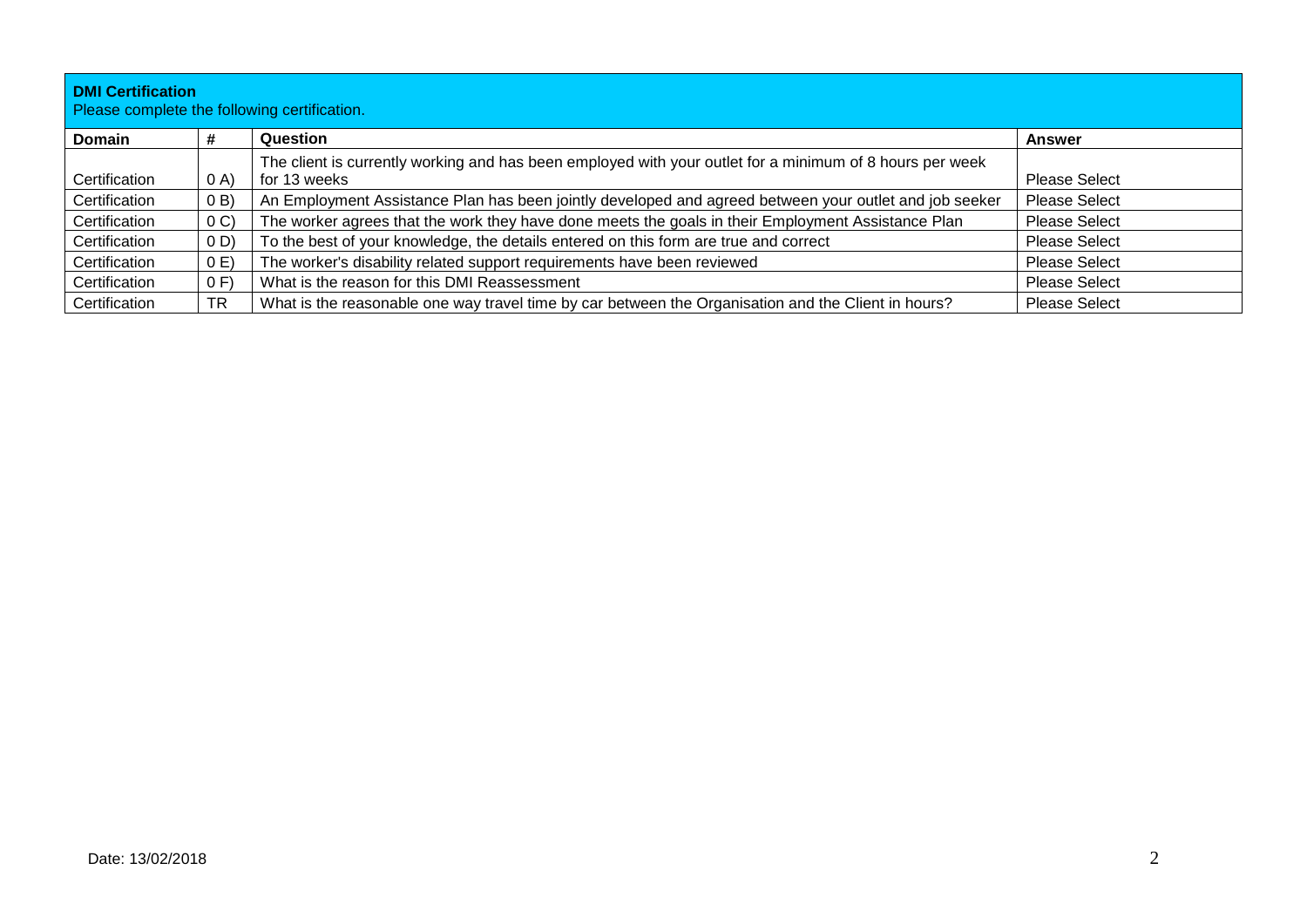#### **Social and Behavioural Assistance**

Based on the assistance provided or funded by your Disability Enterprise, select the rating category that best fits this worker's assistance requirements for each item, a) through to k), in the table below. What level of assistance has this Disability Enterprise provided to enable the worker to:

| <b>Domain</b>                            | #              | Question                                                                                                             | <b>Answer</b>        |  |
|------------------------------------------|----------------|----------------------------------------------------------------------------------------------------------------------|----------------------|--|
| Social and Behavioural                   | (A)            | Maintain friendly and cooperative relationships with fellow workers                                                  | <b>Please Select</b> |  |
| Social and Behavioural                   | 1B)            | Greet and interact with people confidently                                                                           | <b>Please Select</b> |  |
| Social and Behavioural                   | 1 <sup>C</sup> | Behave in a manner that is appropriate to the work environment                                                       | <b>Please Select</b> |  |
| Social and Behavioural                   | 1 D)           | Control anger and frustration appropriately                                                                          | <b>Please Select</b> |  |
| Social and Behavioural                   | 1 E)           | Cope with work-related or employment preparation-related stress and pressure<br>appropriately                        | <b>Please Select</b> |  |
| Social and Behavioural                   | 1 F            | Maintain a positive outlook and mood most of the time                                                                | <b>Please Select</b> |  |
| Social and Behavioural                   | 1 G)           | Manage fear or anxiety about work issues                                                                             | <b>Please Select</b> |  |
| Social and Behavioural                   | 1 H            | Display emotions appropriate to the situation                                                                        | <b>Please Select</b> |  |
| Social and Behavioural                   | $1 \vert)$     | Cope with change in the work environment                                                                             | <b>Please Select</b> |  |
| Social and Behavioural                   | 1 J)           | Address attitudinal barriers e.g. difficulty in dealing with authority figures, difficulty in<br>accepting direction | <b>Please Select</b> |  |
| Social and Behavioural                   | 1 K)           | Maintain personal hygiene, grooming and dress appropriate to the work or training<br>environments                    | <b>Please Select</b> |  |
| <b>DEFINITIONS FOR RATING CATEGORIES</b> |                |                                                                                                                      |                      |  |

**No assistance provided -** Worker consistently achieved this with no prompts, training, counselling or other support

**Some assistance provided -** Worker required up to three or four prompts, reminders, counselling, additional training sessions, or other support **Moderate level of assistance provided -** On average, worker required weekly prompts, reminders, counselling or training sessions, or other support **High level of assistance provided -** Worker required frequent (e.g. daily) prompting, reminders, counselling, training, or other support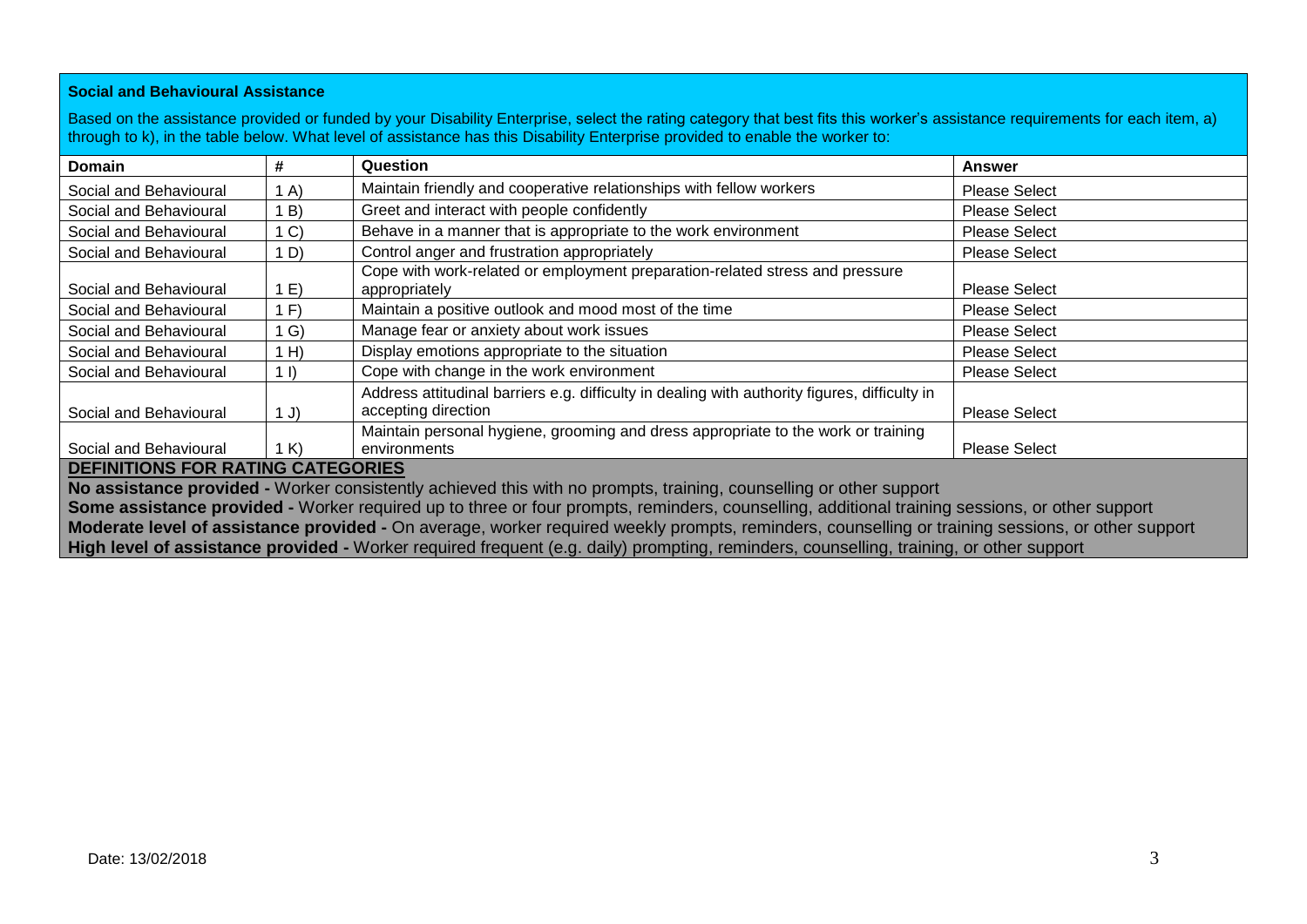## **Cognitive Assistance**

Based on the assistance provided or funded by your Disability Enterprise, select the rating category that best fits this worker's assistance requirements for each item, a) through to i), in the table below. What level of assistance has this Disability Enterprise provided to enable the worker to:

| <b>Domain</b> | #              | Question                                                                                                                                            | <b>Answer</b>        |
|---------------|----------------|-----------------------------------------------------------------------------------------------------------------------------------------------------|----------------------|
| Cognitive     | 2 A)           | Learn complex tasks (e.g. involving three or more steps) relevant to their current job after<br>being shown or instructed in the task once or twice | <b>Please Select</b> |
| Cognitive     | 2 B)           | Learn simple tasks (e.g. involving one or two steps) relevant to their current job after being<br>shown or instructed in the task once or twice     | <b>Please Select</b> |
| Cognitive     | 2 <sub>C</sub> | Solve problems and make decisions appropriate to current work role                                                                                  | <b>Please Select</b> |
| Cognitive     | 2 D)           | Understand and follow complex new instructions (e.g. involving three or more steps)                                                                 | <b>Please Select</b> |
| Cognitive     | 2E)            | Understand and follow simple new instructions (e.g. involving one or two simple steps)                                                              | <b>Please Select</b> |
| Cognitive     | 2 F)           | Remember tasks or instructions for the remainder of the work/training day after being shown<br>or told                                              | <b>Please Select</b> |
| Cognitive     | 2 G            | Remember tasks or instructions several days after being shown or told                                                                               | <b>Please Select</b> |
| Cognitive     | 2 H)           | Concentrate on tasks without being distracted                                                                                                       | <b>Please Select</b> |
| Cognitive     | 21             | Plan and organize work tasks                                                                                                                        | <b>Please Select</b> |

### **DEFINITIONS FOR RATING CATEGORIES**

**No assistance provided -** Worker consistently achieved this with no prompts, training, counselling or other support **Some assistance provided -** Worker required up to three or four prompts, reminders, counselling, additional training sessions, or other support **Moderate level of assistance provided -** On average, worker required weekly prompts, reminders, counselling or training sessions, or other support **High level of assistance provided -** Worker required frequent (e.g. daily) prompting, reminders, counselling, training, or other support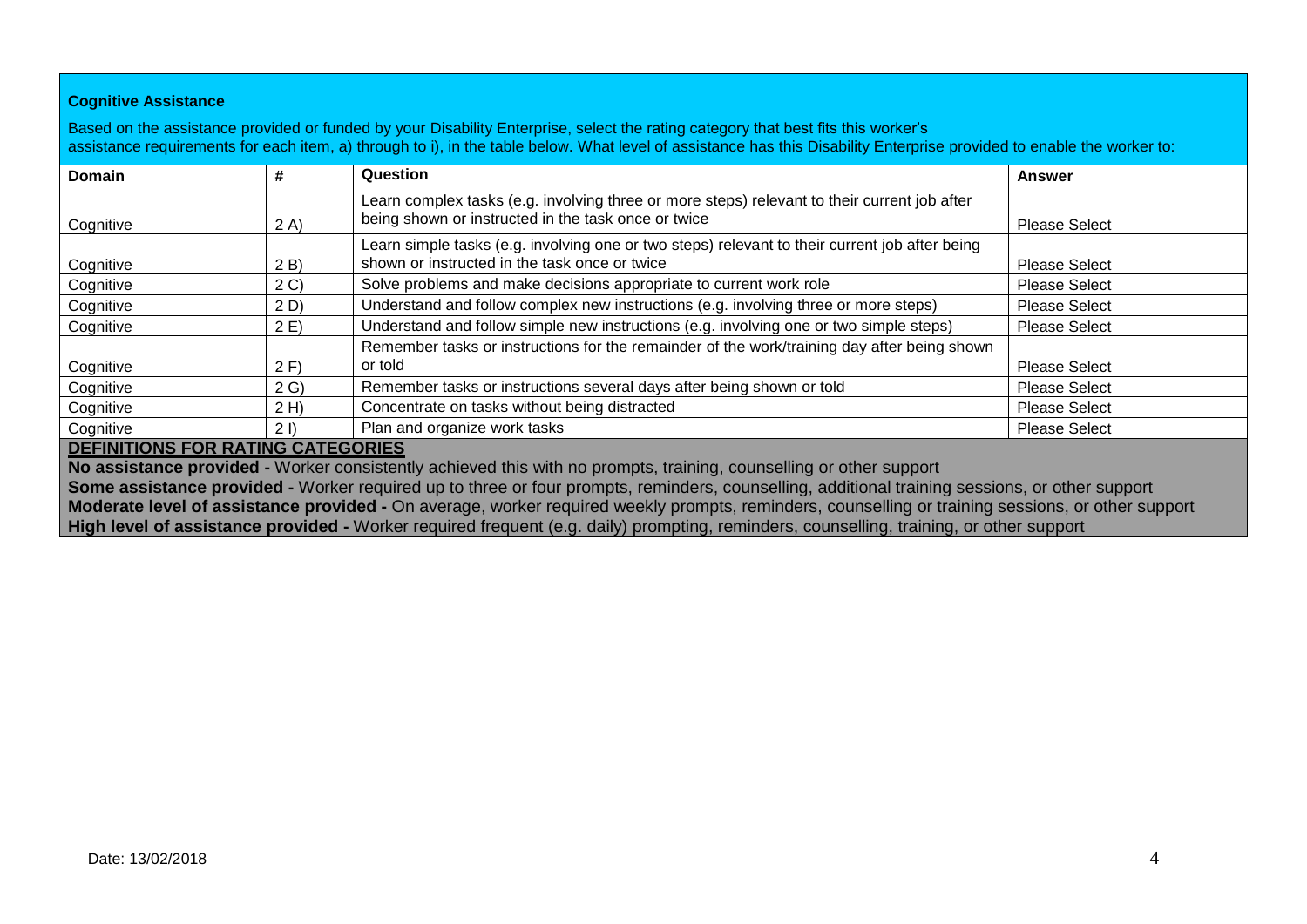## **Vocational Assistance**

Based on the assistance provided or funded by your Disability Enterprise, select the rating category that best fits this worker's assistance requirements for each item, a) through to q), in the table below. What level of assistance has this Disability Enterprise provided to enable the worker to:

| Domain                                                                                                                                           | #              | Question                                                                              | Answer               |  |
|--------------------------------------------------------------------------------------------------------------------------------------------------|----------------|---------------------------------------------------------------------------------------|----------------------|--|
| Vocational                                                                                                                                       | 3A)            | Undertake the full range of tasks required for current job                            | <b>Please Select</b> |  |
|                                                                                                                                                  |                | Understand the basic requirements of employment (e.g. attending work,                 |                      |  |
| Vocational                                                                                                                                       | 3 B)           | reporting to supervisor, complying with instructions)                                 | <b>Please Select</b> |  |
|                                                                                                                                                  |                | Demonstrate a level of work productivity and work quality acceptable in               |                      |  |
| Vocational                                                                                                                                       | 3 <sup>C</sup> | the workplace (including under supported wages system)                                | <b>Please Select</b> |  |
| Vocational                                                                                                                                       | 3D)            | Work on task under the usual supervisory conditions for at least 30 minutes           | <b>Please Select</b> |  |
| Vocational                                                                                                                                       | 3E)            | Work on task under the usual supervisory conditions for at least 1 hour               | <b>Please Select</b> |  |
| Vocational                                                                                                                                       | 3 F)           | Understand time and be punctual in starting and finishing work and scheduled breaks   | <b>Please Select</b> |  |
| Vocational                                                                                                                                       | 3 <sub>G</sub> | Respond appropriately to instructions from work/work preparation supervisor           | <b>Please Select</b> |  |
|                                                                                                                                                  |                | Use initiative appropriately in the workplace (e.g. to initiate work tasks, move      |                      |  |
| Vocational                                                                                                                                       | $3H$ )         | on to the next step, etc.)                                                            | <b>Please Select</b> |  |
| Vocational                                                                                                                                       | $3l$ )         | Ask for assistance appropriately if required                                          | <b>Please Select</b> |  |
| Vocational                                                                                                                                       | 3J)            | Comply with safety requirements in the workplace or work preparation setting          | <b>Please Select</b> |  |
| Vocational                                                                                                                                       | 3 K            | Attend at least 95% of work or work preparation sessions                              | <b>Please Select</b> |  |
| Vocational                                                                                                                                       | 3L             | Give appropriate notification of any absences (e.g. due to sickness)                  | <b>Please Select</b> |  |
| Vocational                                                                                                                                       | 3 M)           | Contact employer by telephone                                                         | <b>Please Select</b> |  |
| Vocational                                                                                                                                       | 3 N            | Adapt to environmental conditions in the workplace (e.g. noise, heat, cold, humidity) | <b>Please Select</b> |  |
|                                                                                                                                                  |                | Travel to and from work independently (e.g. travel training or assisting with         |                      |  |
| Vocational                                                                                                                                       | 3 O)           | transport bookings)                                                                   | <b>Please Select</b> |  |
|                                                                                                                                                  |                | Develop awareness and acceptance of own abilities and limitations in work             |                      |  |
| Vocational                                                                                                                                       | 3P             | activities and employment goals                                                       | <b>Please Select</b> |  |
| Vocational                                                                                                                                       | 3 Q)           | Be motivated and enthusiastic about current employment                                | <b>Please Select</b> |  |
| <b>DEFINITIONS FOR RATING CATEGORIES</b><br>ata (ang filamang latang ang filamang ang managang ang managang ang paggang ang lilang ang paglangan |                |                                                                                       |                      |  |

**No assistance provided -** Worker consistently achieved this with no prompts, training, counselling or other support **Some assistance provided -** Worker required up to three or four prompts, reminders, counselling, additional training sessions, or other support **Moderate level of assistance provided -** On average, worker required weekly prompts, reminders, counselling or training sessions, or other support **High level of assistance provided -** Worker required frequent (e.g. daily) prompting, reminders, counselling, training, or other support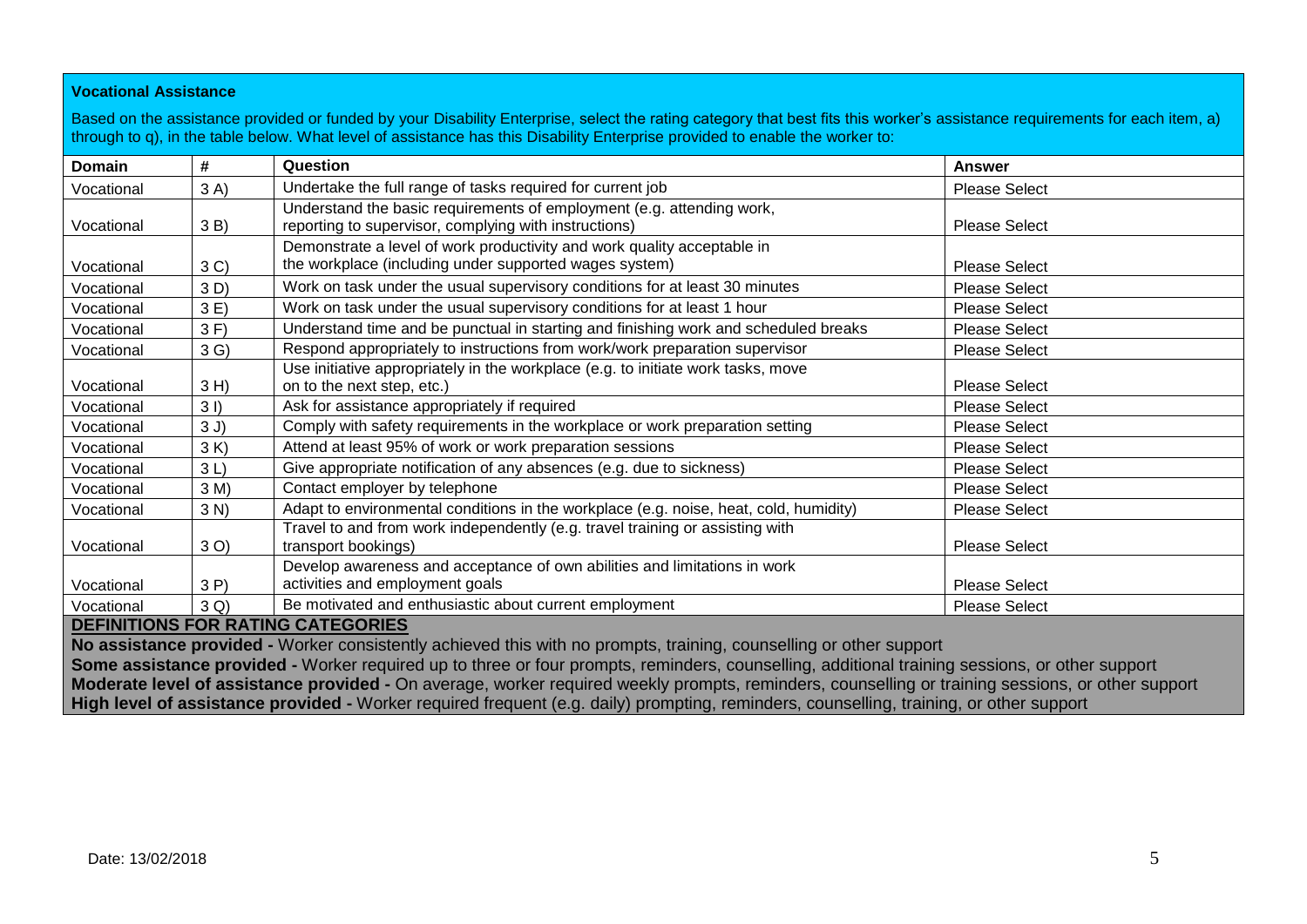#### **Physical Assistance and Personal Care**

Based on the assistance provided or funded by your Disability Enterprise, select the rating category that best fits this worker's assistance requirements for each item, a) through to m), in the table below. What level of assistance has this Disability Enterprise provided to enable the worker to:

| <b>Domain</b> | #                                        | Question                                                                                                | <b>Answer</b>        |  |  |  |
|---------------|------------------------------------------|---------------------------------------------------------------------------------------------------------|----------------------|--|--|--|
|               |                                          | Manipulate objects and complete fine motor tasks (e.g tasks involving dexterity of fingers) relevant to |                      |  |  |  |
| Physical      | 4 A)                                     | work placement                                                                                          | <b>Please Select</b> |  |  |  |
|               |                                          | Move objects around and complete gross motor tasks (e.g. tasks involving movement and                   |                      |  |  |  |
| Physical      | 4 B)                                     | coordination of arms and/or legs)                                                                       | <b>Please Select</b> |  |  |  |
|               |                                          | Lift and move objects in accordance with the requirements of work placement and within safety limits    |                      |  |  |  |
| Physical      | 4 C)                                     |                                                                                                         | <b>Please Select</b> |  |  |  |
| Physical      | 4 D)                                     | Move around the workplace or training environment freely and safely                                     | <b>Please Select</b> |  |  |  |
| Physical      | 4 E)                                     | Set up and arrange own work environment, equipment and materials                                        | <b>Please Select</b> |  |  |  |
| Physical      | 4 F)                                     | Maintain required work pace without tiring                                                              | <b>Please Select</b> |  |  |  |
|               |                                          | See clearly to perform work-related activities (when wearing contact lenses or glasses if these are     |                      |  |  |  |
| Physical      | 4 <sub>G</sub>                           | normally worn)                                                                                          | <b>Please Select</b> |  |  |  |
| Physical      | 4H                                       | Attend to toileting and personal hygiene needs                                                          | <b>Please Select</b> |  |  |  |
| Physical      | 4 I)                                     | Prepare and consume drinks and food at work or work preparation setting                                 | <b>Please Select</b> |  |  |  |
| Physical      | 4 J)                                     | Manage own medication while at work                                                                     | <b>Please Select</b> |  |  |  |
| Physical      | 4 K                                      | Maintain personal comfort and pressure area care (if unable to walk)                                    | <b>Please Select</b> |  |  |  |
| Physical      | 4 <sub>L</sub>                           | Manage pain associated with physical injury or illness                                                  | <b>Please Select</b> |  |  |  |
| Physical      | 4 M)                                     | Transfer between wheelchair and other seating and/or load and unload from wheelchair transport          | <b>Please Select</b> |  |  |  |
|               | <b>DEFINITIONS FOR RATING CATEGORIES</b> |                                                                                                         |                      |  |  |  |

**No assistance provided -** Worker consistently achieved this with no prompts, training, counselling or other support **Some assistance provided -** Worker required up to three or four prompts, reminders, counselling, additional training sessions, or other support **Moderate level of assistance provided -** On average, worker required weekly prompts, reminders, counselling or training sessions, or other support

**High level of assistance provided -** Worker required frequent (e.g. daily) prompting, reminders, counselling, training, or other support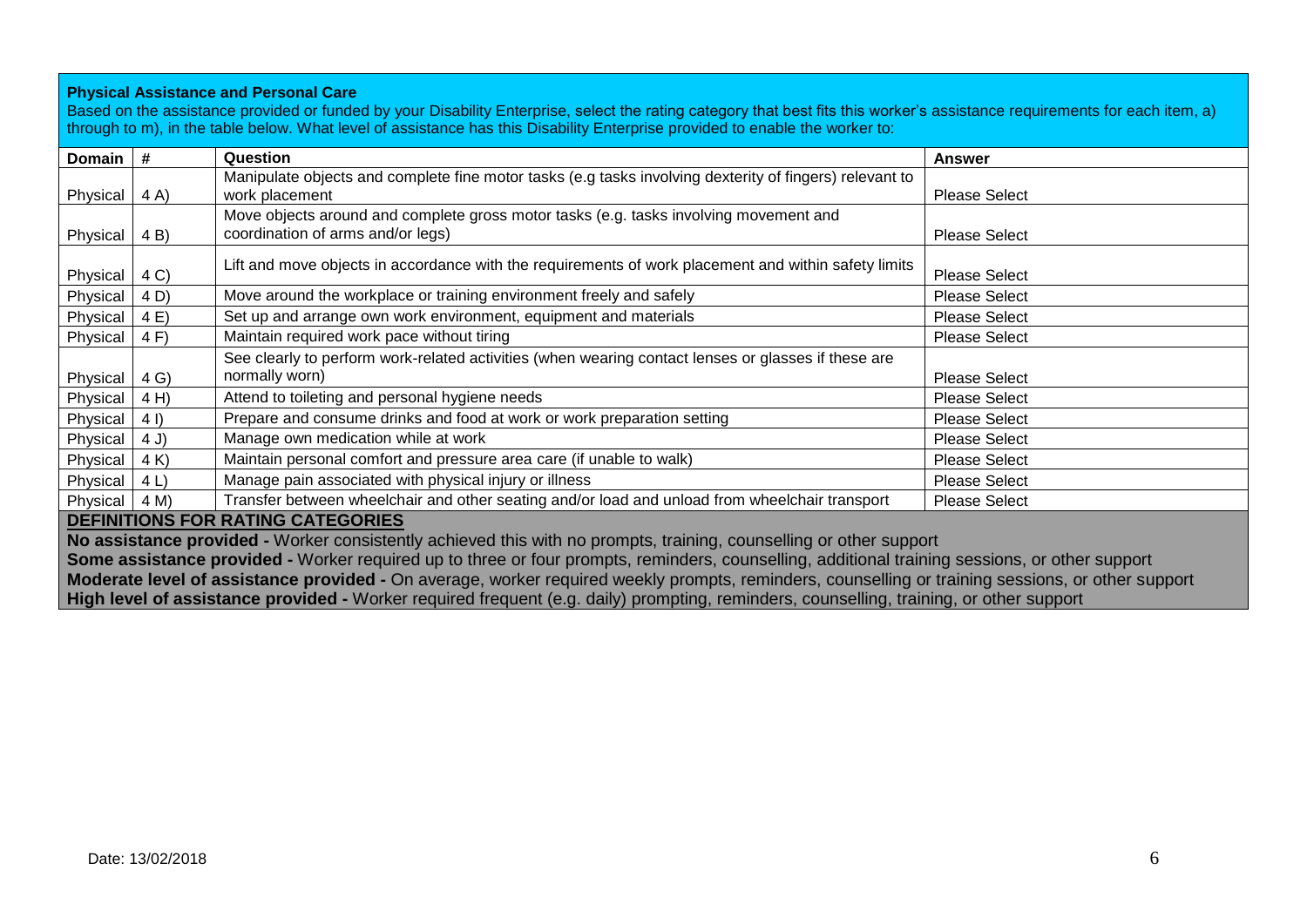| Domain          | #    | Question                                                                                                                                              | Answer               |
|-----------------|------|-------------------------------------------------------------------------------------------------------------------------------------------------------|----------------------|
|                 |      | Understanding Language                                                                                                                                |                      |
| Communication A | 5 A) |                                                                                                                                                       | Please select        |
| Communication A | 5 B) | <b>Expressive Language</b>                                                                                                                            | Please select        |
| Communication A | 5 C) | Speaks Another Language - This worker speaks a language other than English and                                                                        | <b>Please Select</b> |
| Communication A | 5 D) | Hearing                                                                                                                                               | <b>Please Select</b> |
| Communication B | 5E1  | Other Language Use Issues - Has echolalic speech (i.e. repeats what others say), rushed<br>speech (i.e. talks rapidly) or speaks continuously         | <b>Please Select</b> |
| Communication B | 5E2  | Other Language Use Issues - Has speech that is disorganized, lacks meaning or doesn't make<br>sense to the listener                                   | <b>Please Select</b> |
| Communication B | 5E3  | Other Language Use Issues - Is reluctant to speak in work-related situations                                                                          | <b>Please Select</b> |
| Communication B | 5E4  | Other Language Use Issues - Uses offensive language at least once per week in the work or<br>work preparation setting                                 | <b>Please Select</b> |
| Communication B | 5 F  | Language Used in the Workplace - This person's main language (e.g spoken English, another<br>spoken language, or sign language) is used routinely by: | <b>Please Select</b> |

speech/expressive language, use of a language other than English, appropriate use of language, and language used in the workplace.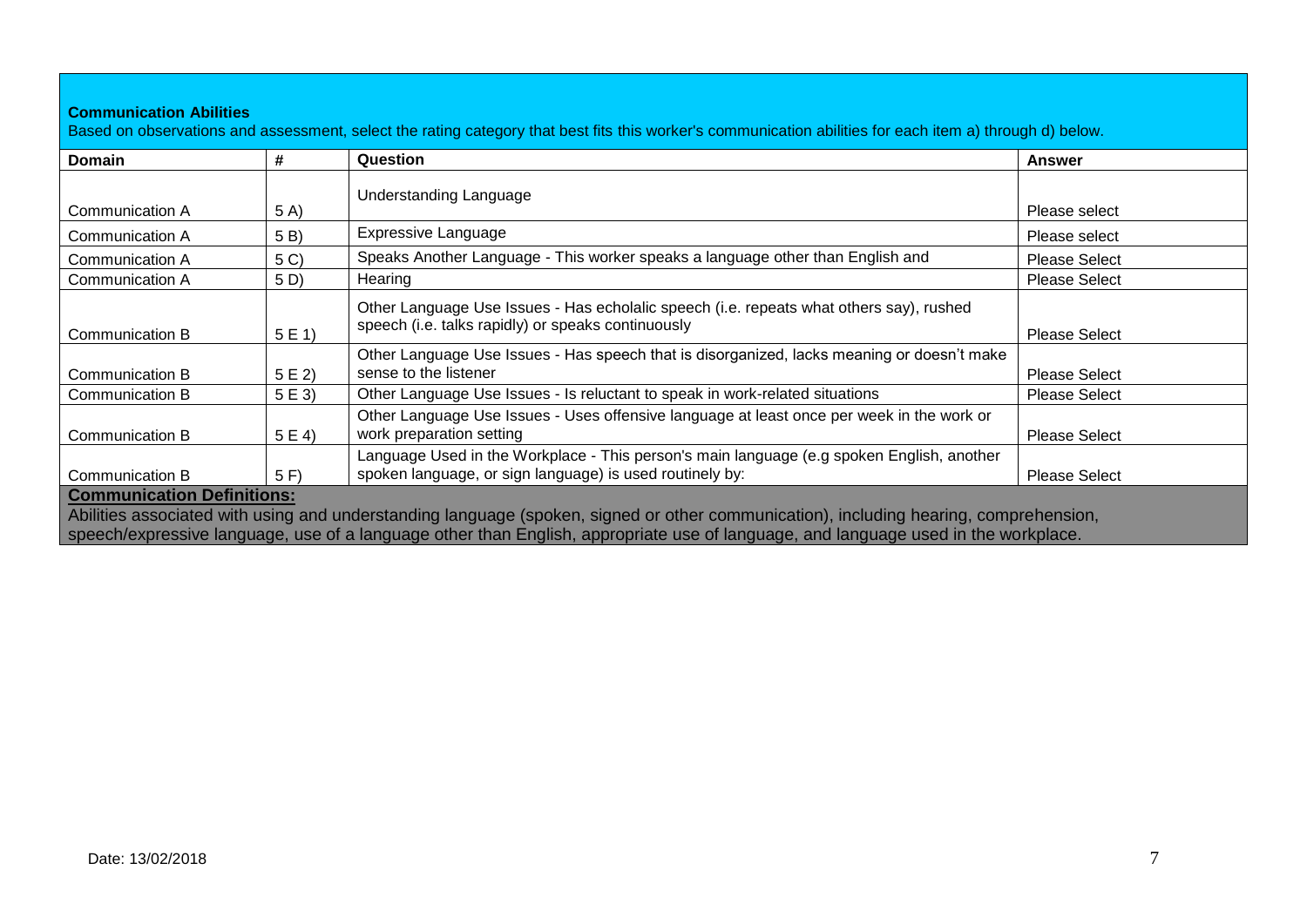| <b>Work Environment Assistance</b><br>Which of the following types of assistance has your Disability Enterprise provided or funded for this worker?                                                                                                                                                                            |                |                                                                                                                    |                      |  |
|--------------------------------------------------------------------------------------------------------------------------------------------------------------------------------------------------------------------------------------------------------------------------------------------------------------------------------|----------------|--------------------------------------------------------------------------------------------------------------------|----------------------|--|
| Domain                                                                                                                                                                                                                                                                                                                         | #              | Question                                                                                                           | Answer               |  |
| <b>Work Environment</b>                                                                                                                                                                                                                                                                                                        | 6 A)           | Workplace assessment (e.g. assessment of worksites for physical accessibility and/or<br>modification requirements) | <b>Please Select</b> |  |
| <b>Work Environment</b>                                                                                                                                                                                                                                                                                                        | 6 B)           | Negotiating and arranging modifications to the workplace environment (e.g. building<br>modifications, ramps)       | <b>Please Select</b> |  |
| <b>Work Environment</b>                                                                                                                                                                                                                                                                                                        | 6 <sup>C</sup> | Job modification or redesign to match the capabilities of the worker                                               | <b>Please Select</b> |  |
| <b>Work Environment</b>                                                                                                                                                                                                                                                                                                        | 6 D)           | Selection and procurement of adaptive equipment or technology                                                      | <b>Please Select</b> |  |
| <b>Work Environment</b>                                                                                                                                                                                                                                                                                                        | 6E)            | Training the worker in the use of adaptive equipment or technology                                                 | <b>Please Select</b> |  |
| <b>Work Environment</b>                                                                                                                                                                                                                                                                                                        | 6 F)           | Training co-workers in the use of adaptive equipment or technology                                                 | <b>Please Select</b> |  |
| <b>Work Environment</b>                                                                                                                                                                                                                                                                                                        | 6 <sub>G</sub> | Supporting co-workers to adjust to the worker's abilities and workplace support needs                              | <b>Please Select</b> |  |
| <b>Work Environment</b><br>$\frac{1}{2}$ , and $\frac{1}{2}$ , $\frac{1}{2}$ , $\frac{1}{2}$ , $\frac{1}{2}$ , $\frac{1}{2}$ , $\frac{1}{2}$ , $\frac{1}{2}$ , $\frac{1}{2}$ , $\frac{1}{2}$ , $\frac{1}{2}$ , $\frac{1}{2}$ , $\frac{1}{2}$ , $\frac{1}{2}$ , $\frac{1}{2}$ , $\frac{1}{2}$ , $\frac{1}{2}$ , $\frac{1}{2}$ , | 6 H)           | Supporting the employer to accommodate the worker's abilities and workplace support<br>needs                       | <b>Please Select</b> |  |

## **Work Environment Definition:**

Assistance provided in assessing or modifying the workplace, job redesign, selection of adaptive equipment, training the supported employee and coworkers in the use of adaptive equipment or technology, and supporting co-workers and employers to adjust to and accommodate the supported employee's abilities and workplace support needs.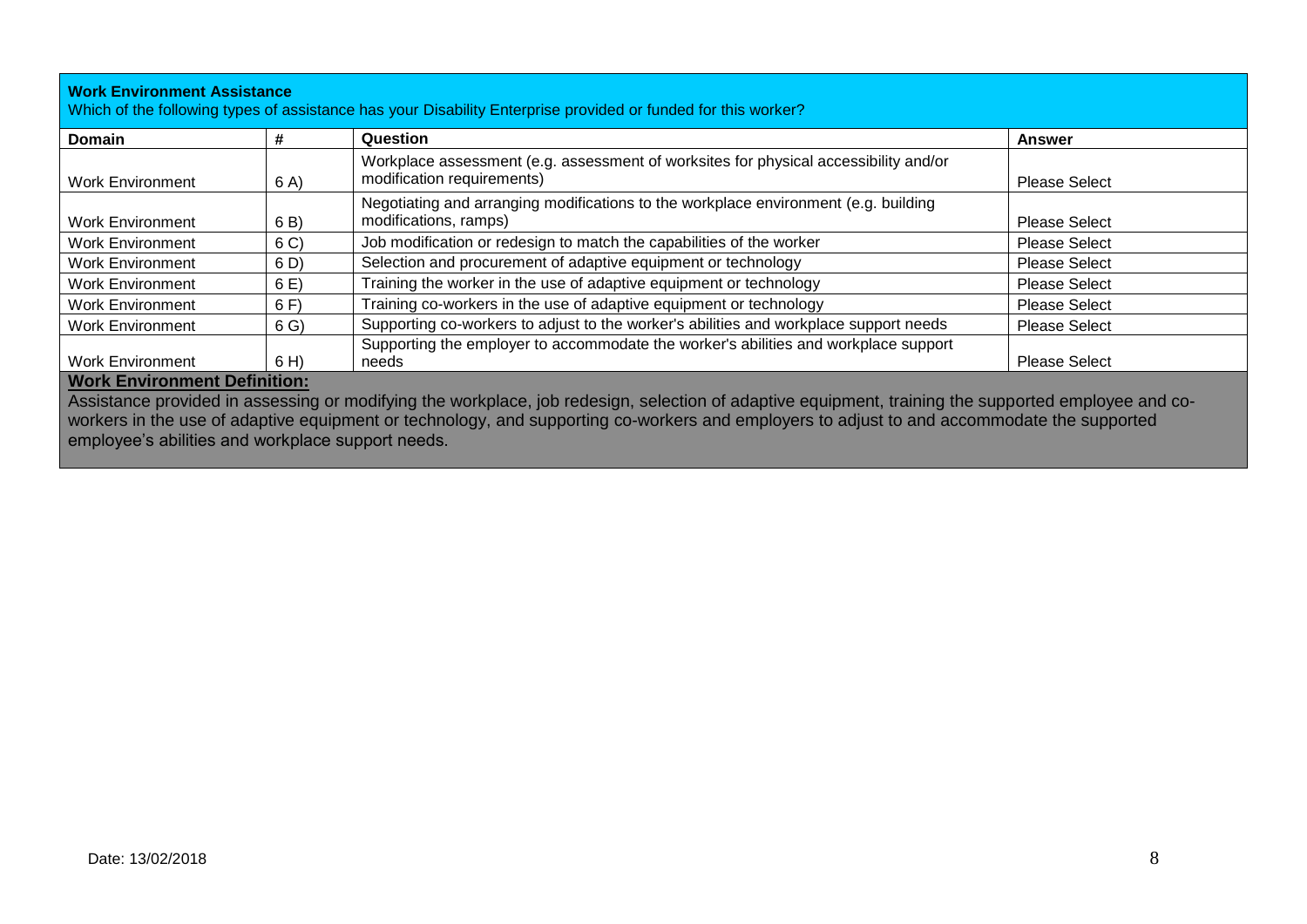| <b>Special Assistance</b><br>Has this worker required any of the following types of special assistance in the workplace or preparation setting: |                                       |                                                                                                                                                             |                      |  |  |
|-------------------------------------------------------------------------------------------------------------------------------------------------|---------------------------------------|-------------------------------------------------------------------------------------------------------------------------------------------------------------|----------------------|--|--|
| <b>Domain</b>                                                                                                                                   | #                                     | Question                                                                                                                                                    | Answer               |  |  |
| Special                                                                                                                                         | 7 A)                                  | Physical intervention by Disability Enterprise staff to prevent injury to self or<br>others (e.g. due to aggression or self-injurious behaviour)            | <b>Please Select</b> |  |  |
| Special                                                                                                                                         | 7B)                                   | Non-physical intervention by Disability Enterprise staff to prevent injury to<br>self or others (e.g. verbal intervention, behaviour management strategies) | <b>Please Select</b> |  |  |
| Special                                                                                                                                         | 7 <sup>C</sup>                        | First aid treatment for episodic conditions such as epilepsy or asthma or<br>incidents such as falls or other immediate threats to health                   | <b>Please Select</b> |  |  |
| Special                                                                                                                                         | 7 D)                                  | Counselling or other intervention for severe mental health-related episodes<br>such as severe stress, anxiety, panic attack, delusions or suicidal threat   | <b>Please Select</b> |  |  |
| Special                                                                                                                                         | 7E                                    | Counselling for less acute issues such as grief, behavioural issues                                                                                         | <b>Please Select</b> |  |  |
|                                                                                                                                                 | <b>Special Assistance Definition:</b> |                                                                                                                                                             |                      |  |  |

Additional assistance or support that may be required by some people. For example, physical or non-physical intervention to prevent injury to self or others, first aid treatment for medical conditions such as epilepsy or asthma, and counselling or other interventions for mental health-related episodes.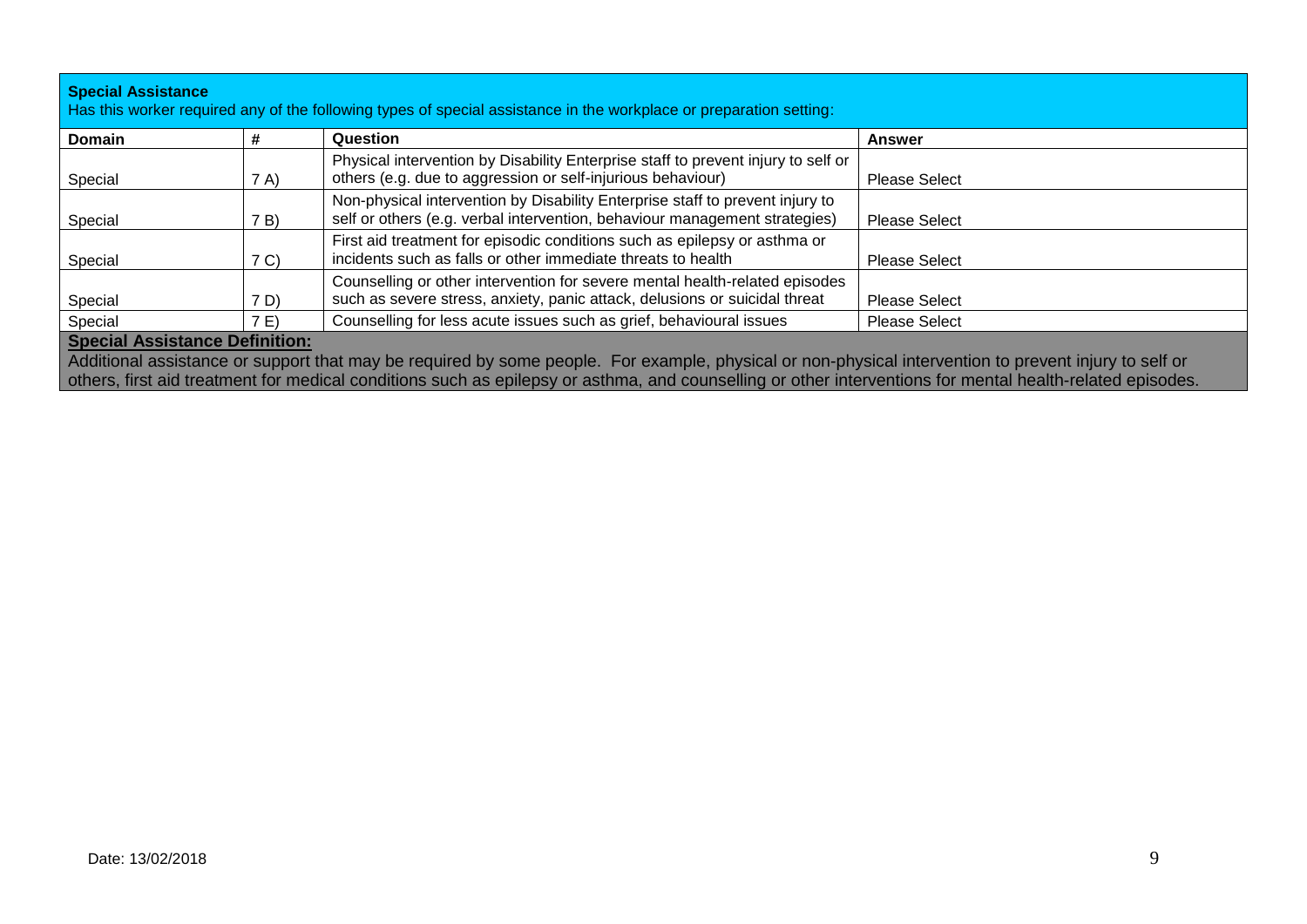| <b>Domain</b>                       | #    | Question                                                                                                                                                                                                                                                                                                                                                                | <b>Answer</b>        |
|-------------------------------------|------|-------------------------------------------------------------------------------------------------------------------------------------------------------------------------------------------------------------------------------------------------------------------------------------------------------------------------------------------------------------------------|----------------------|
| Other                               | 8 A) | Advising or counselling the worker's family regarding the worker's employment-related issues                                                                                                                                                                                                                                                                            | <b>Please Select</b> |
| Other                               | 8 B) | Assisting the worker with employment-related matters involving other agencies (e.g. declaring income to<br>Centrelink)                                                                                                                                                                                                                                                  | <b>Please Select</b> |
| Other                               | 8 C) | Liaising with other agencies and treating professionals regarding the worker's disability, medical or<br>psychiatric condition                                                                                                                                                                                                                                          | <b>Please Select</b> |
| Other                               | 8 D) | Providing recognized vocational training (i.e training towards a recognized vocational certificate or New<br>Apprenticeship)                                                                                                                                                                                                                                            | <b>Please Select</b> |
| Other                               | 8 E) | Transporting the worker to and from work, training or other employment-related appointments                                                                                                                                                                                                                                                                             | <b>Please Select</b> |
| Other                               | 8 F) | Interpreter assistance for interviews and/or work orientation (e.g. sign language interpreter or other<br>language interpreter)                                                                                                                                                                                                                                         | <b>Please Select</b> |
| Other                               | 8 G) | English language and/or literacy training for the worker                                                                                                                                                                                                                                                                                                                | <b>Please Select</b> |
| Other                               | 8 H) | Assisting the worker with career planning, development and progression                                                                                                                                                                                                                                                                                                  | <b>Please Select</b> |
| <b>Other Assistance Definition:</b> |      | Other assistance provided such as advising or counselling the supported employee's family, assisting the supported employee in matters involving other<br>agencies such as Centrelink, liaising with other agencies and treating professionals, transporting the supported employee to and from work, interpreter<br>assistance, English language or literacy training. |                      |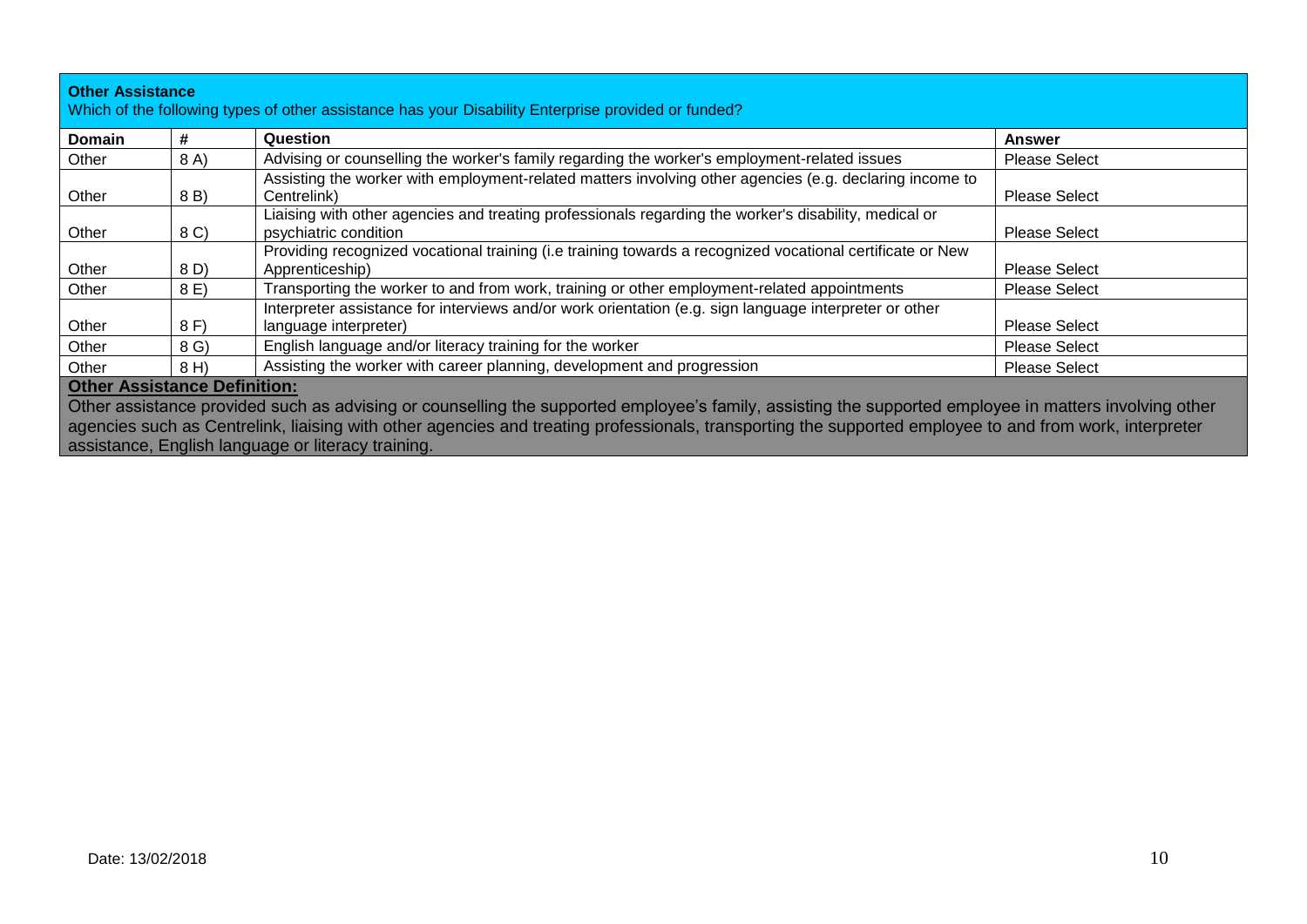| Variable Assistance                                                                                                                                        |                |                                                                                                   |                      |  |  |
|------------------------------------------------------------------------------------------------------------------------------------------------------------|----------------|---------------------------------------------------------------------------------------------------|----------------------|--|--|
| <b>Domain</b>                                                                                                                                              |                | Question                                                                                          | <b>Answer</b>        |  |  |
|                                                                                                                                                            |                | Based on your assessment, observations and other evidence collected have this worker's assistance |                      |  |  |
| Variable                                                                                                                                                   | 9 A)           | needs been:                                                                                       | <b>Please Select</b> |  |  |
| Variable                                                                                                                                                   | 9 B)           | Have the fluctuations in this worker's assistance needs been:                                     | <b>Please Select</b> |  |  |
|                                                                                                                                                            |                | Is there any evidence within the past two years, that this worker has an episodic condition (e.g. |                      |  |  |
| Variable                                                                                                                                                   | 9 <sub>C</sub> | psychiatric illness) or deteriorating condition (e.g. multiple sclerosis)?                        | <b>Please Select</b> |  |  |
| <b>Variable Assistance Definition:</b>                                                                                                                     |                |                                                                                                   |                      |  |  |
| I dentifies the size and frequency of fluctuations or variations in the supported employee's assistance needs and any evidence that the supported employee |                |                                                                                                   |                      |  |  |
| has an episodic or deteriorating condition.                                                                                                                |                |                                                                                                   |                      |  |  |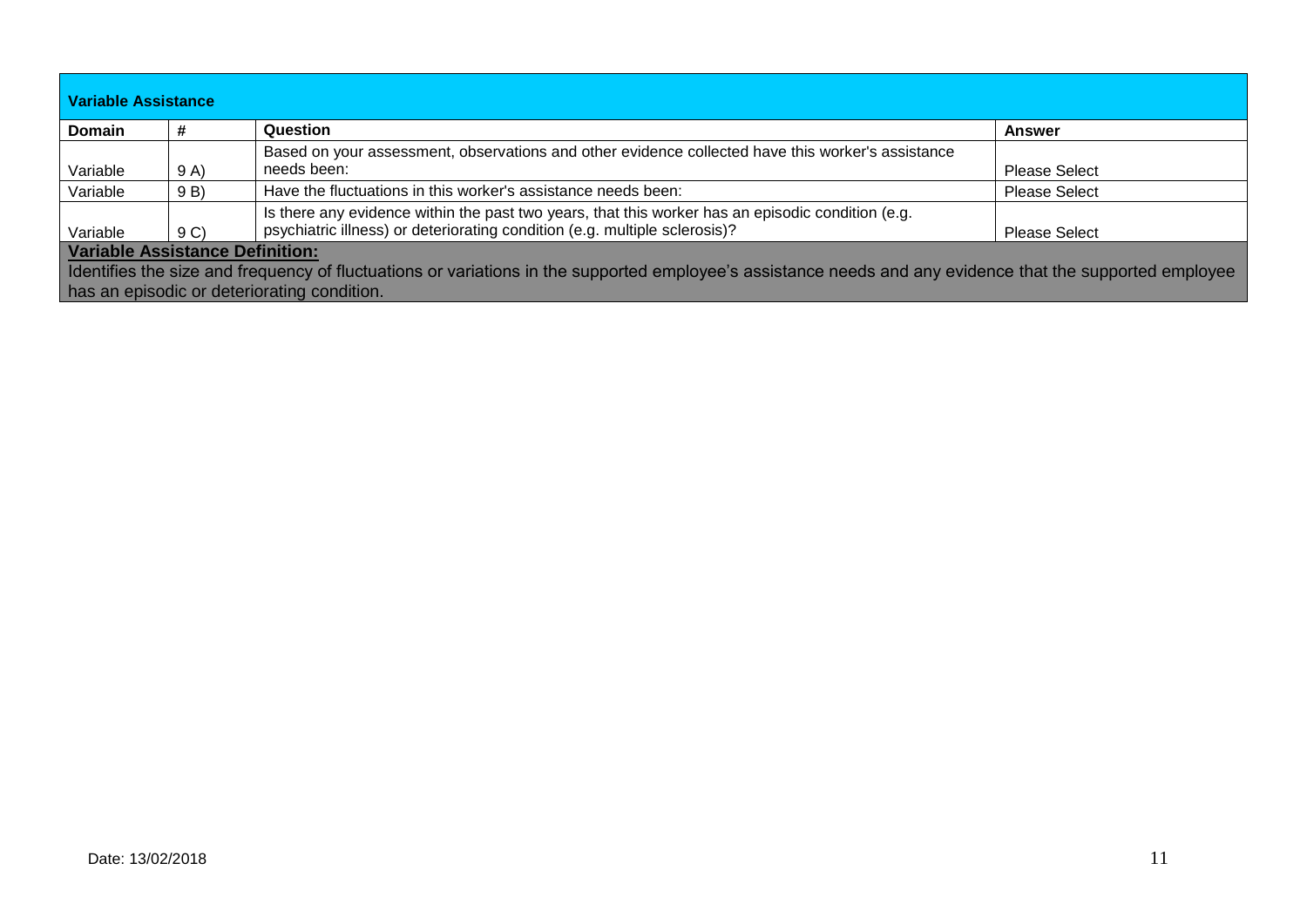### **Evidence Sources**

Always keep evidence records that an auditor can check, unless no assistance from the particular domain is selected for all items. Evidence sources may include references to case note/progress note entries, observation sheets, incident forms, other assessments, work experience reports, letters from specialists, etc. Simply write the name and brief description of the document, date of document/entry and where it can be found (e.g. 'Progress Notes', 1 January 2008, in job seeker's case file). Please indicate the kind of evidence that you have for each domain. You are required to keep a copy of all evidence used in the submission of a DMI on your files for audit purposes.

| <b>Domain</b> | #               | Question                                                           | <b>Answer</b>        | <b>Location</b>      |
|---------------|-----------------|--------------------------------------------------------------------|----------------------|----------------------|
| Evidence      | 10A             | Do you have Evidence Sources for the Certification domain?         | <b>Please Select</b> | <b>Please Select</b> |
| Evidence      | 10B             | Do you have Evidence Sources for the Social and Behavioural domain | <b>Please Select</b> | <b>Please Select</b> |
| Evidence      | 10 <sub>C</sub> | Do you have Evidence Sources for the Cognitive domain?             | <b>Please Select</b> | <b>Please Select</b> |
| Evidence      | 10 D            | Do you have Evidence Sources for the Vocational domain?            | <b>Please Select</b> | <b>Please Select</b> |
| Evidence      | 10E             | Do you have Evidence Sources for the Physical domain?              | <b>Please Select</b> | <b>Please Select</b> |
| Evidence      | 10 F            | Do you have Evidence Sources for the Communication A domain?       | <b>Please Select</b> | <b>Please Select</b> |
| Evidence      | 10 <sub>G</sub> | Do you have Evidence Sources for the Communication B domain?       | <b>Please Select</b> | <b>Please Select</b> |
| Evidence      | $10$ H)         | Do you have Evidence Sources for the Work Environment domain?      | <b>Please Select</b> | <b>Please Select</b> |
| Evidence      | 101             | Do you have Evidence Sources for the Special domain?               | <b>Please Select</b> | <b>Please Select</b> |
| Evidence      | 10J             | Do you have Evidence Sources for the Other domain?                 | <b>Please Select</b> | <b>Please Select</b> |
| Evidence      | 10 K            | Do you have Evidence Sources for the Variable domain?              | <b>Please Select</b> | <b>Please Select</b> |